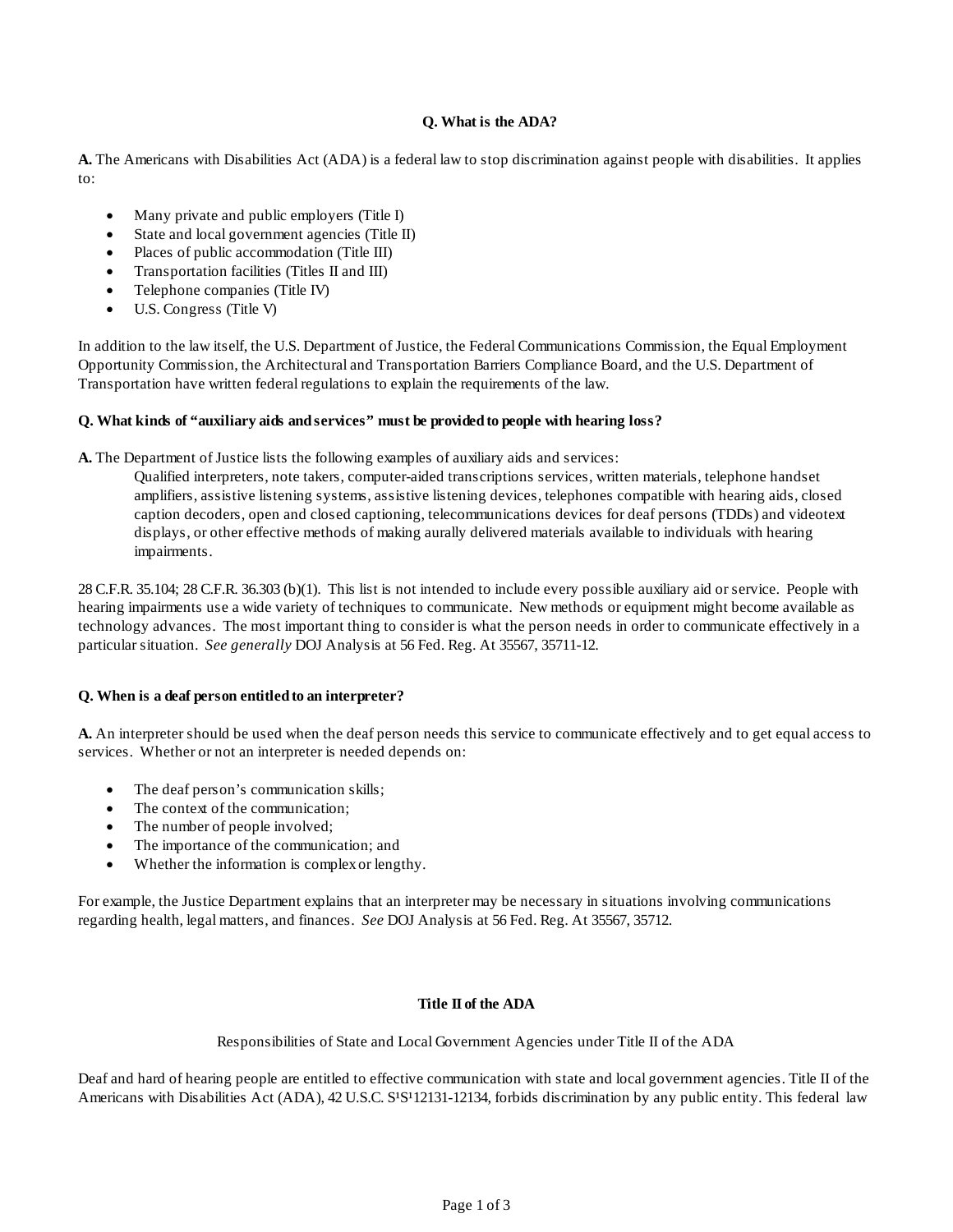applies to all types of state and local government agencies, including courts, schools, social service agencies, legislatures, commissions and councils, recreational facilities, libraries, and state/county/city departments and agencies of all kinds. It applies to activities that are administered directly by government agencies, and to activities that are carried out by private subcontractors.

The U.S. Department of Justice has issued regulations explaining the requirements of that Act, 28 C.F.R. Part 35, 56 Fed. Reg. 35694 (July 26,1991) (U.S. Department of Justice Final Rule: Nondiscrimination on the Basis of Disability in State and Local Government Services).

Under the ADA, local and state agencies are required to give equal access and equally effective services to people with disabilities.

## **28 C.F.R. 35.130**.

They may not deny people an opportunity to participate in their programs, or give them an opportunity that is less effective than the opportunity given to others. Often, the public entity must provide qualified interpreters, TTYs, visible warning devices, or captioned materials and other auxiliary aids to ensure effective communication with deaf and hard of hearing people. The Department of Justice regulation specifically states:

- (A) A public entity shall take appropriate steps to ensure that communications with applicants, participants, and members of the public with disabilities are as effective as communications with others.
- (B) 1. A public entity shall furnish appropriate auxiliary aids and services where necessary to afford an individual with a disability an equal opportunity to participate in, and enjoy the benefits of, a service, program, or activity conducted by a public entity.

2. In determining what type of auxiliary aid and service is necessary, a public entity shall give primary consideration to the requests of the individual with disabilities.

## 28 C.F.R. S<sup>1</sup>35.160 (emphasis added).

There are many types of auxiliary aids and services that may be necessary for effective communication. Furthermore, an auxiliary aid that is effective for one person might not be effective for another person. The Department of Justice regulation defines the term "auxiliary aid" comprehensively: [q]ualified interpreters, notetakers, computer-aided transcription services, written materials, telephone handset amplifiers, assistive listening devices, assistive listening systems, telephones compatible with hearing aids, closed caption decoders, open and closed captioning, telecommunication devices for deaf persons [TTY's], videotext displays, or other effective methods of making aurally delivered materials available to individuals with hearing impairments.

## **28 C.F.R. 35.104.**

The appropriate auxiliary aid depends on many factors, such the type of communication used by the individual and the situation in which communication occurs. An auxiliary aid that is appropriate for one person, or in one context, may be useless in another setting or for a person with a different type of hearing loss.

The individual with disabilities should be deferred to in the choice of what auxiliary aid or service is appropriate: In determining what type of auxiliary aid and service is necessary, a public entity shall give primary consideration to the requests of the individual with disabilities.

## 28 C.F.R. S<sup>1</sup>35.160(b)(2).

The Analysis of the ADA regulation states: The public entity must provide an opportunity for individuals with disabilities to request the auxiliary aids and services of their choice. This expressed choice shall be given primary consideration by the public entity. . . The public entity shall honor the choice unless it can demonstrate that another effective means of communication exists or that use of the means chosen would [constitute an undue burden].

#### **56 Fed. Reg. at 35711, 35712.**

The deaf individual's own assessment of the necessary type or level of service is entitled to "primary consideration." For a deaf person who relies on sign language, the ADA usually requires provision of qualified sign language interpreter services when that service is needed to ensure effective communication. The U.S. Department of Justice has defined "qualified